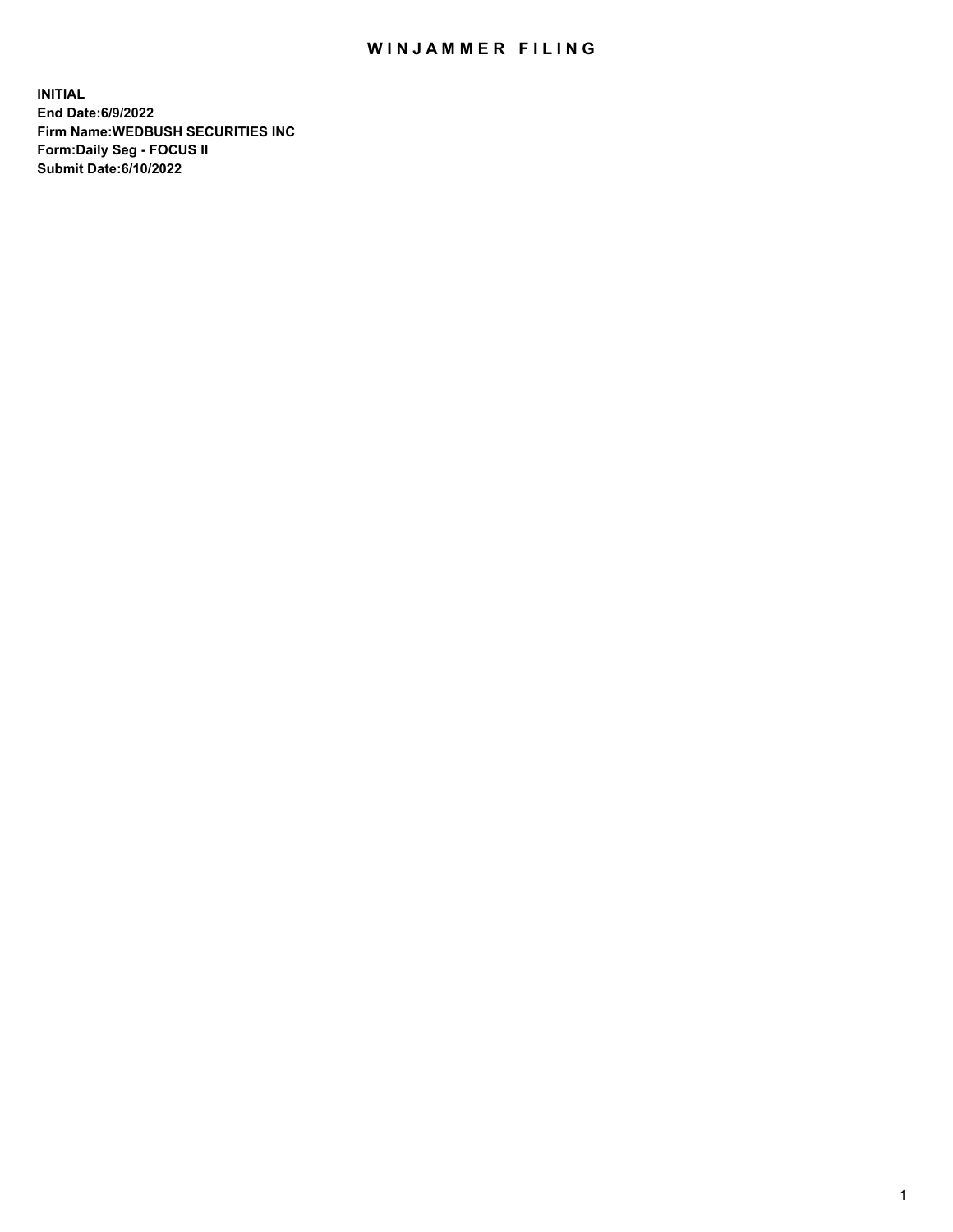**INITIAL End Date:6/9/2022 Firm Name:WEDBUSH SECURITIES INC Form:Daily Seg - FOCUS II Submit Date:6/10/2022 Daily Segregation - Cover Page**

| Name of Company                                                                                                                                                                                                                                                                                       | <b>WEDBUSH SECURITIES INC</b>                                            |
|-------------------------------------------------------------------------------------------------------------------------------------------------------------------------------------------------------------------------------------------------------------------------------------------------------|--------------------------------------------------------------------------|
| <b>Contact Name</b>                                                                                                                                                                                                                                                                                   | <b>Kevin Wirth</b>                                                       |
| <b>Contact Phone Number</b>                                                                                                                                                                                                                                                                           | 312-784-0475                                                             |
| <b>Contact Email Address</b>                                                                                                                                                                                                                                                                          | kevin.wirth@wedbush.com                                                  |
| FCM's Customer Segregated Funds Residual Interest Target (choose one):<br>a. Minimum dollar amount: ; or                                                                                                                                                                                              | 19,000,000                                                               |
| b. Minimum percentage of customer segregated funds required:% ; or                                                                                                                                                                                                                                    | $\overline{\mathbf{0}}$                                                  |
| c. Dollar amount range between: and; or<br>d. Percentage range of customer segregated funds required between:% and%.                                                                                                                                                                                  | 0 <sub>0</sub><br>00                                                     |
| FCM's Customer Secured Amount Funds Residual Interest Target (choose one):<br>a. Minimum dollar amount: ; or<br>b. Minimum percentage of customer secured funds required:%; or<br>c. Dollar amount range between: and; or<br>d. Percentage range of customer secured funds required between: % and %. | 1,000,000<br>$\overline{\mathbf{0}}$<br>0 <sub>0</sub><br>0 <sub>0</sub> |
| FCM's Cleared Swaps Customer Collateral Residual Interest Target (choose one):<br>a. Minimum dollar amount: ; or<br>b. Minimum percentage of cleared swaps customer collateral required:%; or<br>c. Dollar amount range between: and; or                                                              | $\frac{0}{0}$<br>0 <sub>0</sub>                                          |

d. Percentage range of cleared swaps customer collateral required between:% and%. **0 0**

Attach supporting documents CH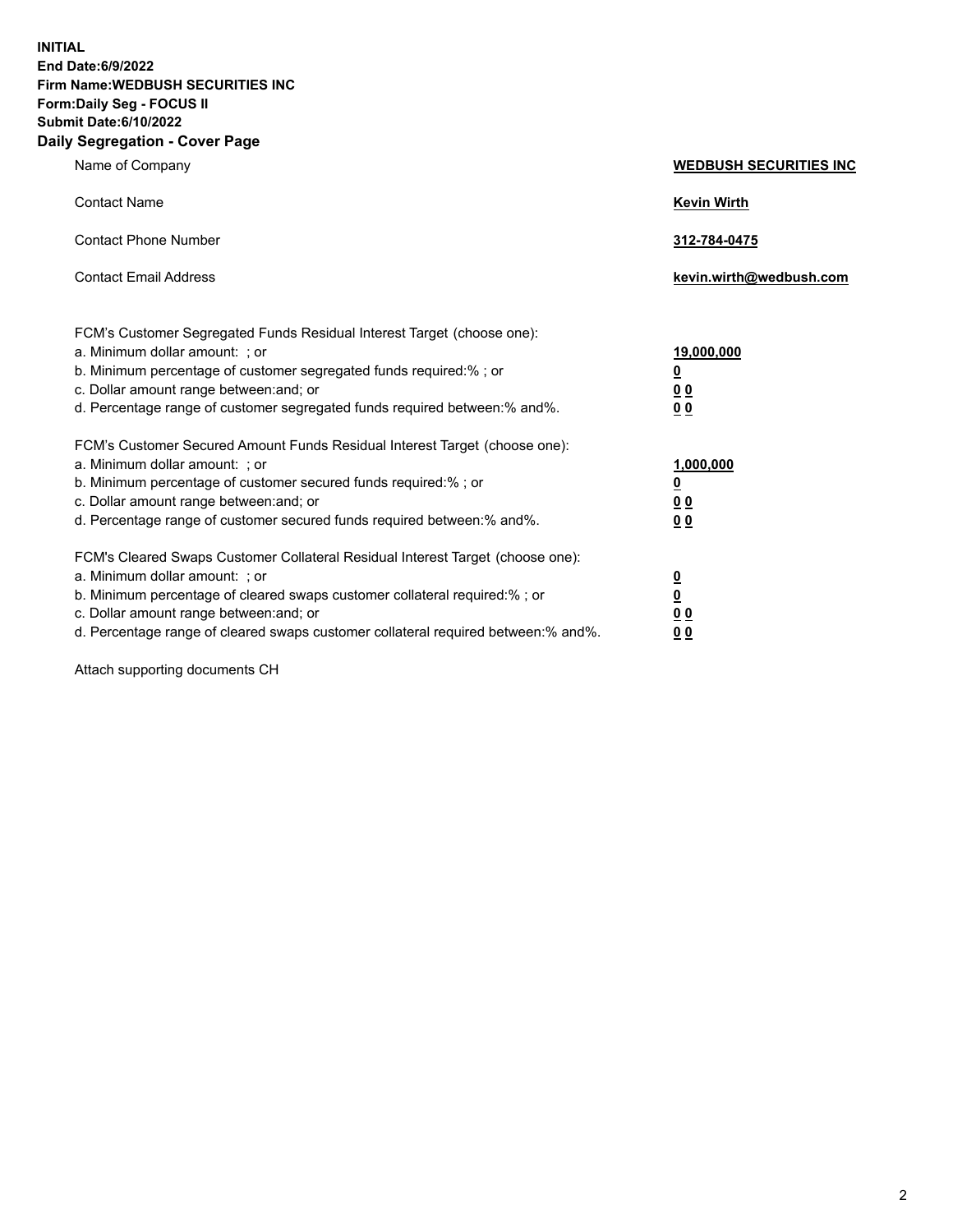**INITIAL End Date:6/9/2022 Firm Name:WEDBUSH SECURITIES INC Form:Daily Seg - FOCUS II Submit Date:6/10/2022 Daily Segregation - Secured Amounts**

|     | Foreign Futures and Foreign Options Secured Amounts                                         |                                    |
|-----|---------------------------------------------------------------------------------------------|------------------------------------|
|     | Amount required to be set aside pursuant to law, rule or regulation of a foreign            | $0$ [7305]                         |
|     | government or a rule of a self-regulatory organization authorized thereunder                |                                    |
| 1.  | Net ledger balance - Foreign Futures and Foreign Option Trading - All Customers             |                                    |
|     | A. Cash                                                                                     | 38,586,014 [7315]                  |
|     | B. Securities (at market)                                                                   | $0$ [7317]                         |
| 2.  | Net unrealized profit (loss) in open futures contracts traded on a foreign board of trade   | 57,468 [7325]                      |
| 3.  | Exchange traded options                                                                     |                                    |
|     | a. Market value of open option contracts purchased on a foreign board of trade              | 78 [7335]                          |
|     | b. Market value of open contracts granted (sold) on a foreign board of trade                | -10,170 [7337]                     |
| 4.  | Net equity (deficit) (add lines 1.2. and 3.)                                                | 38,633,390 [7345]                  |
| 5.  | Account liquidating to a deficit and account with a debit balances - gross amount           | 21,519 [7351]                      |
|     | Less: amount offset by customer owned securities                                            | 0 [7352] 21,519 [7354]             |
| 6.  | Amount required to be set aside as the secured amount - Net Liquidating Equity              | 38,654,909 [7355]                  |
|     | Method (add lines 4 and 5)                                                                  |                                    |
| 7.  | Greater of amount required to be set aside pursuant to foreign jurisdiction (above) or line | 38,654,909 [7360]                  |
|     | 6.                                                                                          |                                    |
| 1.  | FUNDS DEPOSITED IN SEPARATE REGULATION 30.7 ACCOUNTS                                        |                                    |
|     | Cash in banks<br>A. Banks located in the United States                                      |                                    |
|     |                                                                                             | 15,277,560 [7500]                  |
| 2.  | B. Other banks qualified under Regulation 30.7<br>Securities                                | 2,526,025 [7520] 17,803,585 [7530] |
|     | A. In safekeeping with banks located in the United States                                   | $0$ [7540]                         |
|     | B. In safekeeping with other banks qualified under Regulation 30.7                          | 0 [7560] 0 [7570]                  |
| 3.  | Equities with registered futures commission merchants                                       |                                    |
|     | A. Cash                                                                                     | 18,410,886 [7580]                  |
|     | <b>B.</b> Securities                                                                        | $0$ [7590]                         |
|     | C. Unrealized gain (loss) on open futures contracts                                         | $0$ [7600]                         |
|     | D. Value of long option contracts                                                           | $0$ [7610]                         |
|     | E. Value of short option contracts                                                          | 0 [7615] 18,410,886 [7620]         |
| 4.  | Amounts held by clearing organizations of foreign boards of trade                           |                                    |
|     | A. Cash                                                                                     | 6,968,078 [7640]                   |
|     | <b>B.</b> Securities                                                                        | $0$ [7650]                         |
|     | C. Amount due to (from) clearing organization - daily variation                             | $0$ [7660]                         |
|     | D. Value of long option contracts                                                           | $0$ [7670]                         |
|     | E. Value of short option contracts                                                          | 0 [7675] 6,968,078 [7680]          |
| 5.  | Amounts held by members of foreign boards of trade                                          |                                    |
|     | A. Cash                                                                                     | 412,543 [7700]                     |
|     | <b>B.</b> Securities                                                                        | $0$ [7710]                         |
|     | C. Unrealized gain (loss) on open futures contracts                                         | $0$ [7720]                         |
|     | D. Value of long option contracts                                                           | 78 [7730]                          |
|     | E. Value of short option contracts                                                          | -10,170 [7735] 402,451 [7740]      |
| 6.  | Amounts with other depositories designated by a foreign board of trade                      | $0$ [7760]                         |
| 7.  | Segregated funds on hand                                                                    | $0$ [7765]                         |
| 8.  | Total funds in separate section 30.7 accounts                                               | 43,585,000 [7770]                  |
| 9.  | Excess (deficiency) Set Aside for Secured Amount (subtract line 7 Secured Statement         | 4,930,091 [7380]                   |
|     | Page 1 from Line 8)                                                                         |                                    |
| 10. | Management Target Amount for Excess funds in separate section 30.7 accounts                 | 1,000,000 [7780]                   |
| 11. | Excess (deficiency) funds in separate 30.7 accounts over (under) Management Target          | 3,930,091 [7785]                   |
|     |                                                                                             |                                    |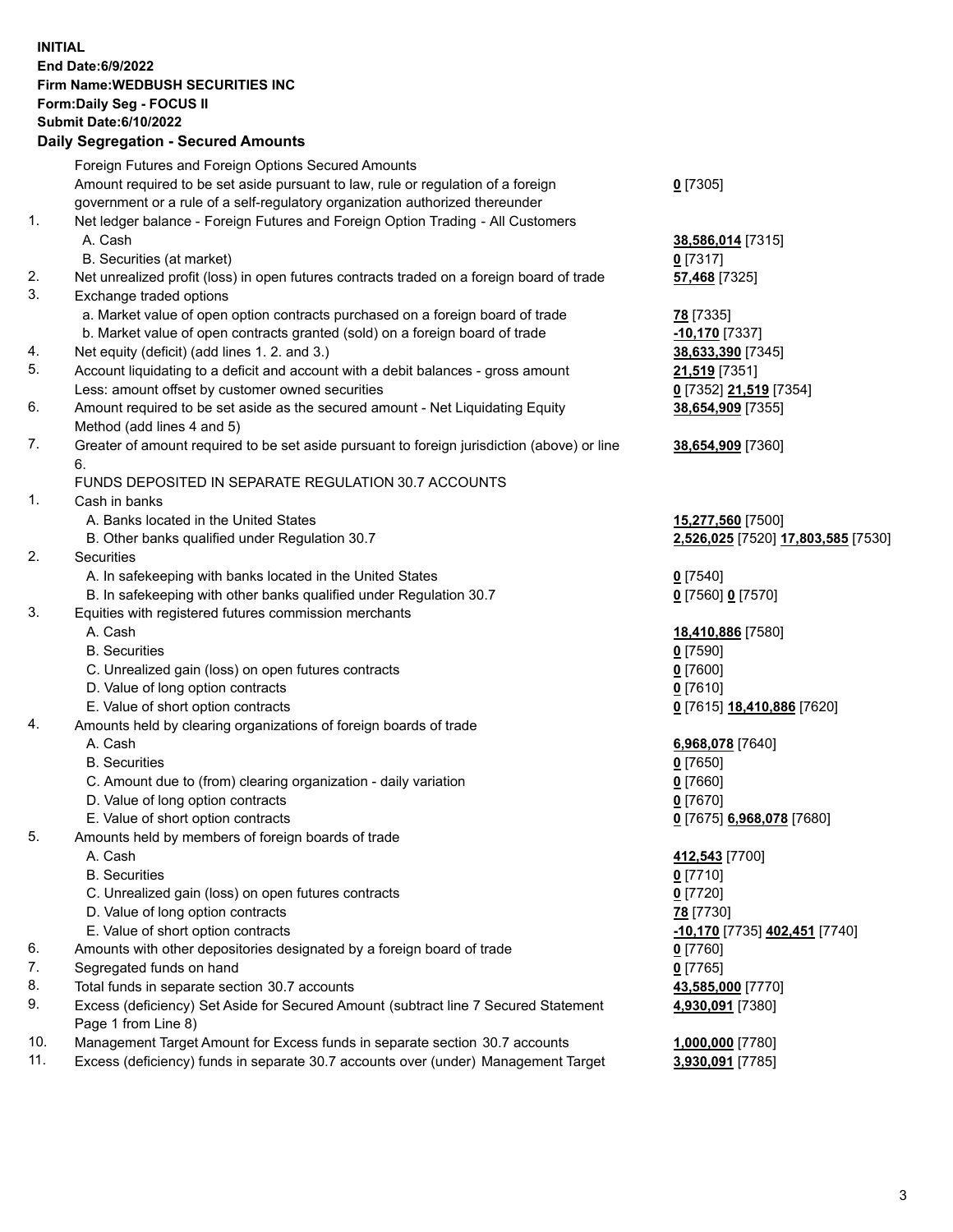| <b>INITIAL</b> |                                                                                     |                                  |
|----------------|-------------------------------------------------------------------------------------|----------------------------------|
|                | End Date:6/9/2022                                                                   |                                  |
|                | Firm Name: WEDBUSH SECURITIES INC                                                   |                                  |
|                | Form: Daily Seg - FOCUS II                                                          |                                  |
|                | <b>Submit Date:6/10/2022</b>                                                        |                                  |
|                | Daily Segregation - Segregation Statement                                           |                                  |
|                | SEGREGATION REQUIREMENTS(Section 4d(2) of the CEAct)                                |                                  |
| 1.             | Net ledger balance                                                                  |                                  |
|                | A. Cash                                                                             | 2,298,726,031 [7010]             |
|                | B. Securities (at market)                                                           | 198,057,284 [7020]               |
| 2.             | Net unrealized profit (loss) in open futures contracts traded on a contract market  | 1,444,461,955 [7030]             |
| 3.             | Exchange traded options                                                             |                                  |
|                | A. Add market value of open option contracts purchased on a contract market         | 8,361,083,338 [7032]             |
|                | B. Deduct market value of open option contracts granted (sold) on a contract market | -5,877,538,082 [7033]            |
| 4.             | Net equity (deficit) (add lines 1, 2 and 3)                                         | 6,424,790,526 [7040]             |
| 5.             | Accounts liquidating to a deficit and accounts with                                 |                                  |
|                | debit balances - gross amount                                                       | 3,583,014 [7045]                 |
|                | Less: amount offset by customer securities                                          | -3,155,783 [7047] 427,231 [7050] |
| 6.             | Amount required to be segregated (add lines 4 and 5)                                | 6,425,217,757 [7060]             |
|                | FUNDS IN SEGREGATED ACCOUNTS                                                        |                                  |
| 7.             | Deposited in segregated funds bank accounts                                         |                                  |
|                | A. Cash                                                                             | 969,060,503 [7070]               |
|                | B. Securities representing investments of customers' funds (at market)              | $0$ [7080]                       |
|                | C. Securities held for particular customers or option customers in lieu of cash (at | 489,311 [7090]                   |
|                | market)                                                                             |                                  |
| 8.             | Margins on deposit with derivatives clearing organizations of contract markets      |                                  |
|                | A. Cash                                                                             | 1,674,040,919 [7100]             |
|                | B. Securities representing investments of customers' funds (at market)              | 998,229,142 [7110]               |
|                | C. Securities held for particular customers or option customers in lieu of cash (at | 193,618,412 [7120]               |
|                | market)                                                                             |                                  |
| 9.             | Net settlement from (to) derivatives clearing organizations of contract markets     | 145,324,475 [7130]               |
| 10.            | Exchange traded options                                                             |                                  |
|                | A. Value of open long option contracts                                              | 8,361,083,338 [7132]             |
|                | B. Value of open short option contracts                                             | <u>-5,877,538,082</u> [7133]     |
| 11.            | Net equities with other FCMs                                                        |                                  |
|                | A. Net liquidating equity                                                           | $0$ [7140]                       |
|                | B. Securities representing investments of customers' funds (at market)              | <u>0</u> [7160]                  |
|                | C. Securities held for particular customers or option customers in lieu of cash (at | $0$ [7170]                       |
|                | market)                                                                             |                                  |
| 12.            | Segregated funds on hand                                                            | 3,949,561 [7150]                 |
| 13.            | Total amount in segregation (add lines 7 through 12)                                | 6,468,257,579 [7180]             |
| 14.            | Excess (deficiency) funds in segregation (subtract line 6 from line 13)             | 43,039,822 [7190]                |
| 15.            | Management Target Amount for Excess funds in segregation                            | 19,000,000 [7194]                |
| 16.            | Excess (deficiency) funds in segregation over (under) Management Target Amount      | 24,039,822 [7198]                |

Excess